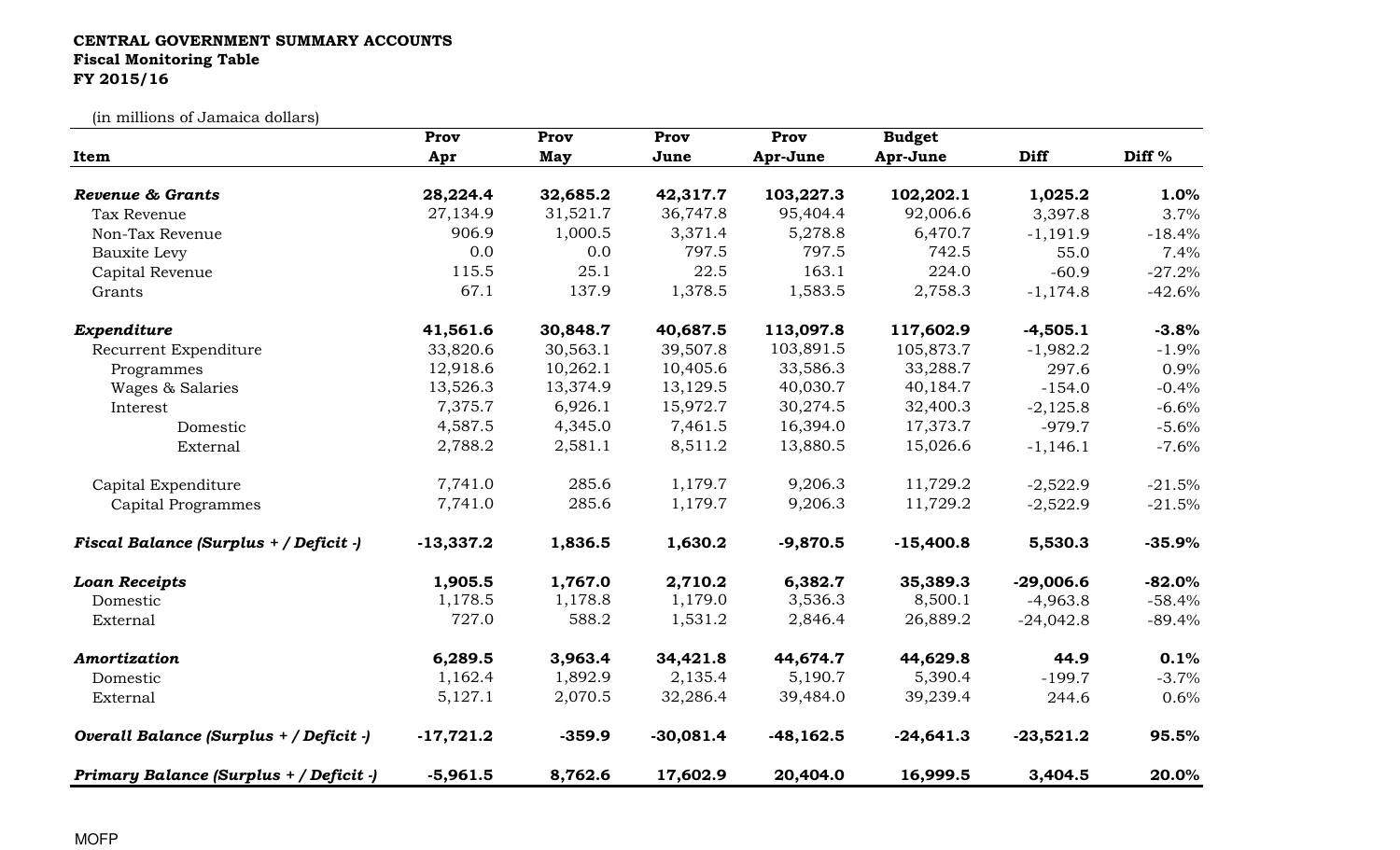## DETAILS OF REVENUE FY 2015/16

(in millions of Jamaica dollars)

| Item                        | Prov.          | Prov           | Prov           | Prov.     | <b>Budget</b> |             |                   |
|-----------------------------|----------------|----------------|----------------|-----------|---------------|-------------|-------------------|
|                             | Apr            | <b>May</b>     | June           | Apr-June  | Apr-June      | <b>Diff</b> | Diff <sup>%</sup> |
| Revenue & Grants            | 28,224.4       | 32,685.2       | 42,317.7       | 103,227.3 | 102,202.1     | 1,025.2     | 1.0%              |
| <b>Tax Revenue</b>          | 27,134.9       | 31,521.7       | 36,747.8       | 95,404.4  | 92,006.6      | 3,397.8     | 3.7%              |
| Income and profits          | 5,037.9        | 7,488.1        | 13,778.3       | 26,304.3  | 24,121.3      | 2,183.0     | 9.1%              |
| Bauxite/alumina             | $\overline{0}$ | $\overline{0}$ | $\overline{0}$ | 0.0       | $\Omega$      | 0.0         | 0.0%              |
| Other companies             | 615.5          | 563.6          | 6,002.5        | 7,181.6   | 5,691.4       | 1,490.2     | 26.2%             |
| <b>PAYE</b>                 | 5,302.0        | 5,747.7        | 5,695.4        | 16,745.1  | 16,700.4      | 44.7        | 0.3%              |
| Tax on dividend             | 55.8           | 40.5           | 72.6           | 168.9     | 419.1         | $-250.2$    | $-59.7%$          |
| Other individuals           | 253.4          | 159.4          | 333.0          | 745.8     | 884.5         | $-138.7$    | $-15.7%$          |
| Tax on interest             | $-1,188.8$     | 976.9          | 1,674.9        | 1,463.0   | 425.9         | 1,037.1     | 243.5%            |
| Production and consumption  | 11,765.6       | 11,856.0       | 9,832.9        | 33,454.5  | 33,811.5      | $-357.0$    | $-1.1%$           |
| <b>MBT</b>                  | 7.5            | 9.2            | 164.5          | 181.2     | 291.0         | $-109.8$    | $-37.7%$          |
| <b>SCT</b>                  | 1,030.7        | 1,698.5        | 465.5          | 3,194.7   | 3,329.2       | $-134.5$    | $-4.0%$           |
| Environmental Levy          | $\overline{0}$ | $\overline{0}$ | $\overline{0}$ | 0.0       | 118.7         | $-118.7$    | $-100.0\%$        |
| Motor vehicle licenses      | 231.7          | 230.5          | 250.4          | 712.6     | 666.9         | 45.7        | 6.9%              |
| Other licenses              | 45.6           | 44.2           | 31.3           | 121.1     | 101.7         | 19.4        | 19.1%             |
| Betting, gaming and lottery | 284.7          | 214.3          | 284.5          | 783.5     | 765.7         | 17.8        | 2.3%              |
| <b>Accomodation Tax</b>     | 163.6          | 169.1          | 174.0          | 506.7     | 559.0         | $-52.3$     | $-9.4%$           |
| Education tax               | 1,622.9        | 1,724.5        | 1,740.6        | 5,088.0   | 4,971.0       | 117.0       | 2.4%              |
| Telephone Call Tax          | 598.7          | 144.5          | 511.4          | 1,254.6   | 1,828.4       | $-573.8$    | $-31.4%$          |
| Contractors levy            | 67.4           | 80.0           | 58.5           | 205.9     | 218.8         | $-12.9$     | $-5.9%$           |
| GCT (Local)                 | 6,814.8        | 6,767.7        | 5,340.6        | 18,923.1  | 18,261.1      | 662.0       | 3.6%              |
| Stamp Duty (Local)          | 898.0          | 773.5          | 811.6          | 2,483.1   | 2,700.0       | $-216.9$    | $-8.0\%$          |
| <b>International Trade</b>  | 10,331.4       | 12,177.6       | 13,136.6       | 35,645.6  | 34,073.8      | 1,571.8     | 4.6%              |
| Custom Duty                 | 2,060.8        | 2,195.6        | 2,399.9        | 6,656.3   | 7,202.6       | $-546.3$    | $-7.6%$           |
| <b>Stamp Duty</b>           | 122.6          | 152.3          | 131.3          | 406.2     | 525.8         | $-119.6$    | $-22.7%$          |
| <b>Travel Tax</b>           | 921.3          | 849.8          | 850.9          | 2,622.0   | 2,617.7       | 4.3         | 0.2%              |